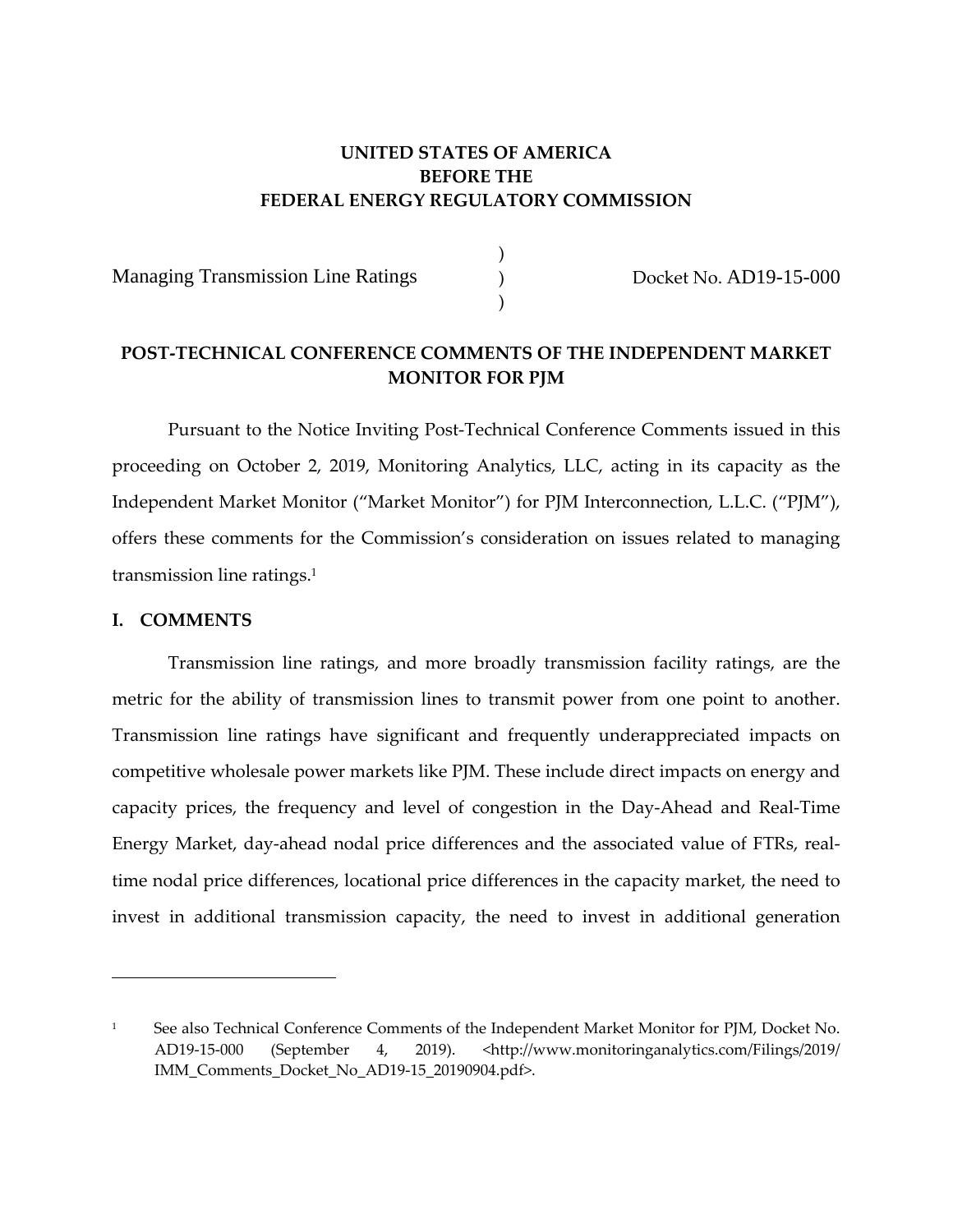capacity, the location of new power plants, and the interconnection costs for new power plants. The impact of transmission facility ratings on markets is a function both of the line ratings directly and the use of those ratings by the RTO/ISO. While this technical conference focuses on the line ratings directly, the actual use of those ratings by the market operator and the impacts of those uses should also be examined.

Congestion payments by load result when lower cost generation is not available to meet all the load in an area as a result of limits on the transmission system. When higher cost local generation is needed to meet part of the local load because of transmission limits, 100 percent of the local load pays the higher price while only the local generation receives the higher price. The difference between what the load pays and generators receive is congestion. Since 2008, congestion costs in PJM have ranged from \$0.5 billion to \$2.05 billion per year. Congestion costs were significantly higher during extreme winter weather conditions such as January 2014, when the congestion costs in PJM were \$825.1 million for one month.

LMP may, at times, be set by transmission penalty factors. When a transmission constraint is binding and there are no generation alternatives to resolve the constraint, system operators may allow the transmission limit to be violated. When this occurs, the shadow price of the constraint is set by transmission penalty factors. The shadow price directly affects the LMP. Transmission penalty factors are administratively determined and can be thought of as a form of locational scarcity pricing. Transmission penalty factors were fully implemented in PJM pricing effective February 1, 2019.

Transmission line ratings can result in short term, significant increases in prices as a result of the application of transmission penalty factors. For example, violation of a transmission constraint, meaning that the flow exceeds the line limit, could result in a \$2,000 per MWh price. As the power flows approach their rated limits, PJM dispatchers may reduce the limits. Violation of these reduced line ratings results in penalty factors setting prices. In 2018, there were 163,319 transmission constraints in the real time market with a non-zero shadow price. For nearly 11 percent of these transmission constraints, the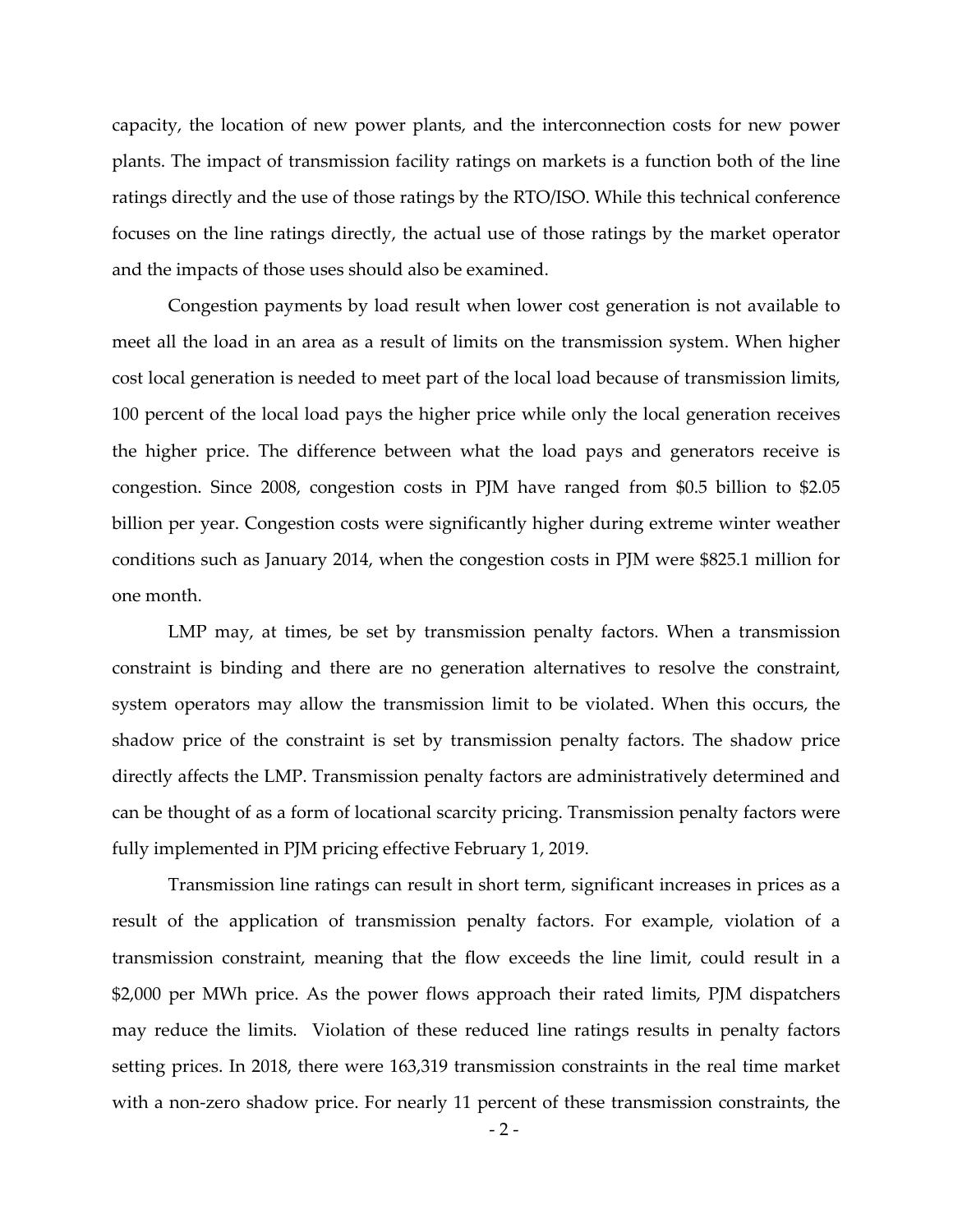line limit was violated, meaning the flow exceeded the line limit and prices were set by transmission penalty factors. In 2018, the average shadow price of transmission constraints when the line limit was violated was nearly six times higher than when transmission constraint was binding at its limit.

Capacity market prices separate locally when transmission capability into Locational Deliverable Areas (LDA) is not adequate to meet the LDA capacity requirement with the lowest cost capacity. The available transmission capability into LDAs is defined as the Capacity Emergency Transfer Limit (CETL). Higher cost LDAs are the equivalent in the capacity market of congestion in the energy market. Load in the higher cost LDAs pay more for capacity than those in lower cost LDAs. For example, the clearing price for the BGE LDA in the 2021/2022 Base Residual Auction was \$200.30 per MW‐day. The clearing price for the EMAAC LDA was \$165.73 per MW‐day.

Transmission line ratings for a given transmission facility vary by the duration of the power flow, by ambient temperatures, by wind speed and by other conditions. Transmission lines can operate with higher loads for shorter periods of time. This is significant when a contingency is expected to last for only a short period. The transmission line rating can mean the difference between substantial congestion costs and no congestion costs. The transmission line rating can mean the difference between a transmission penalty factor and no penalty factor.

In PJM, transmission owners use a range of ratings by duration. PJM requires transmission owners to provide thermal ratings under normal operating conditions, long term emergency operating conditions, short term emergency operating conditions and the extreme load dump conditions. But there is no requirement that the ratings differ for these operating conditions. PJM typically uses normal line ratings for precontingency (base case) constraints and long term emergency line ratings (four hours) for contingency constraints. PJM requires transmission owners to provide temperature based line ratings separately for night and day times. The temperature ranges from 32 degree Fahrenheit or below to 95 degree Fahrenheit or above in nine degree increments. But there is no requirement that the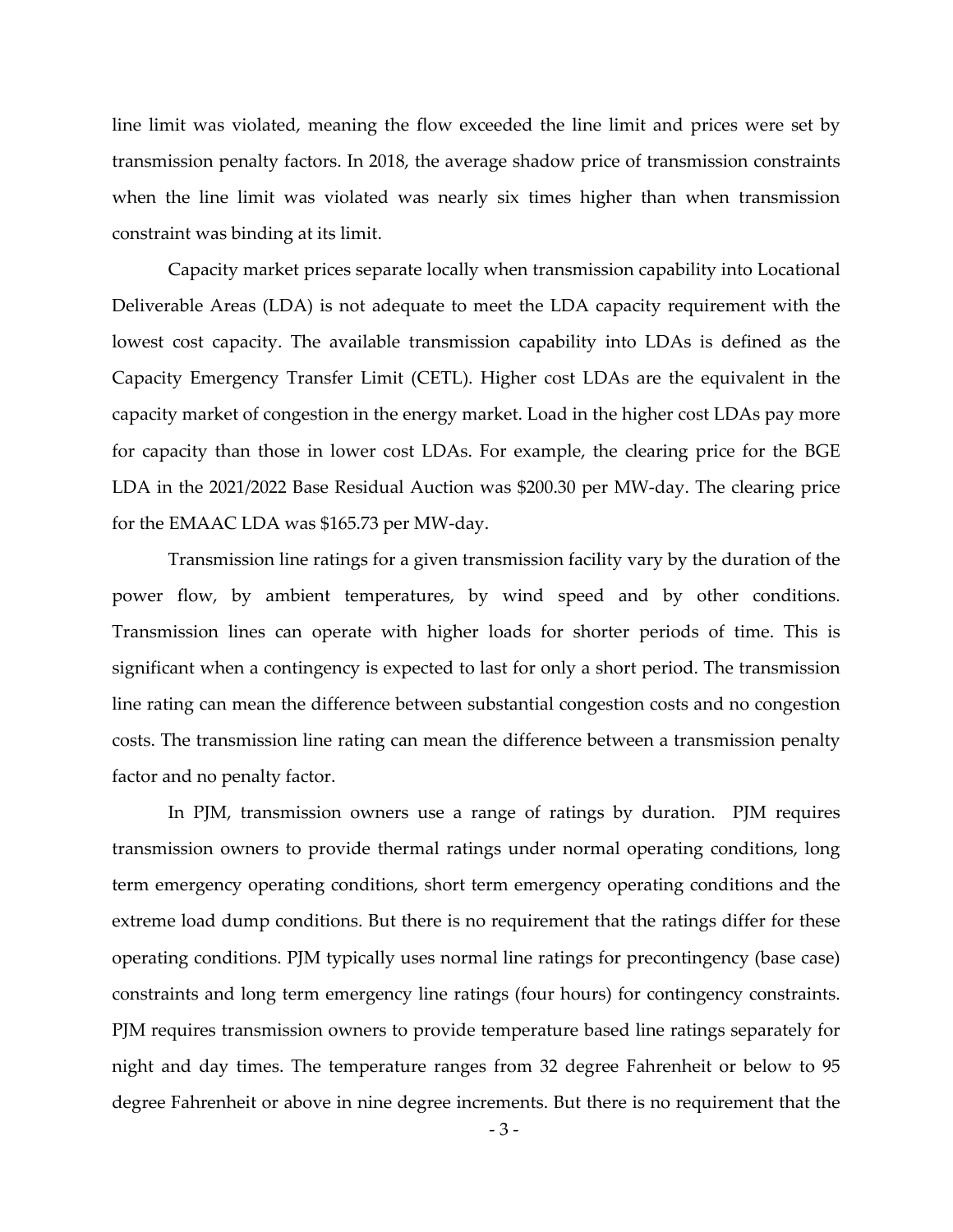ratings differ for these operating condition temperatures. In PJM, transmission owners are responsible for developing their own methods to compute line ratings subject to a range of NERC guidelines and requirements. PJM does not review or verify the accuracy of transmission owners' methods to compute line ratings. In PJM, transmission owners have substantial discretion in the approach to line ratings.

Given the significant impact of transmission line ratings on all aspects of wholesale power markets, ensuring and improving the accuracy and transparency of line ratings is essential. Line ratings should incorporate ambient temperature conditions, wind speed and other relevant operating conditions. PJM real‐time prices are calculated every five minutes for thousands of nodes. PJM prices are extremely sensitive to transmission line ratings. For consistency with the dynamic nature of wholesale power markets, line ratings should be updated in real time to reflect real‐time conditions and to help ensure that real‐time prices are based on actual current line ratings. The ongoing analysis of dynamic line ratings is a promising area that should be pursued.

The Market Monitor recommends that the Commission require that all PJM transmission owners use the same methods to define line ratings, subject to NERC standards and guidelines, subject to review by NERC and approval by FERC. The same facilities should have the same basic ratings under the same operating conditions regardless of the transmission owner. Transmission owner discretion should be minimized or eliminated. The current FAC‐008 process provides excessive discretion and should be reviewed and clarified as part of this process. The line rating methods should be based on the basic engineering facts of the transmission system components and reflect the impact of actual operating conditions on the ratings of transmission facilities, including ambient temperatures and wind speed when relevant. The line rating methods should be public and fully transparent.

The Market Monitor recommends that the Commission require PJM to routinely review all transmission facility ratings and any changes to those ratings to ensure that the normal, emergency and load dump ratings used in modeling the transmission system are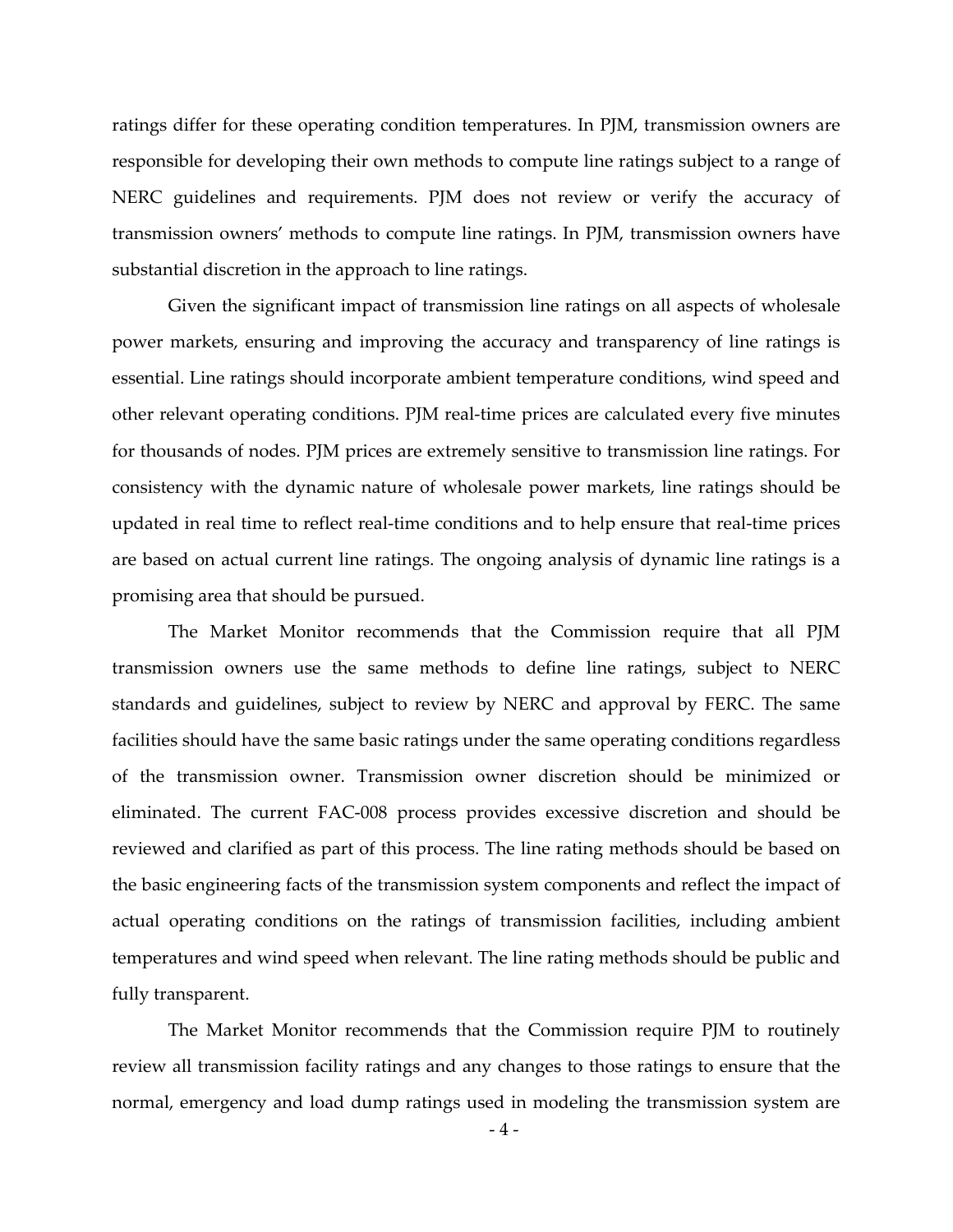accurate and reflect standard ratings practice. All line rating changes and the detailed reasons for those changes should be public and fully transparent.

The Market Monitor recommends that the Commission require all PJM transmission owners to use hourly ambient‐adjusted ratings (AAR) line ratings and that this requirement be included in FAC‐008. The failure to use AAR means that the line ratings in actual use are wrong much of the time. That should not be acceptable.

The Market Monitor recommends that when the Commission reconsiders FAC-008, standards be established for the definition and use of shorter term line ratings than the continuous value. There is a significant opportunity to use shorter term line ratings that would eliminate the unnecessary binding of constraints for transient or short term increases in the flow on transmission facilities. Both the required duration of the ratings and the methods for defining the shorter duration ratings should be clearly defined.

The Market Monitor recommends that the Commission require all RTO/ISOs to define their use of line ratings in a transparent manner. RTOs should not, for example, arbitrarily reduce line ratings in operations below the levels filed by transmission owners. The actions of RTO/ISOs with respect to line ratings are generally nontransparent, not rule driven, and have a significant impact on prices, including triggering transmission penalty factors.

The Market Monitor recommends that the Commission require that transmission owners identify each transmission facility's most limiting element and that, subject to appropriate CEII confidentiality rules, make that data available to the RTO/ISO, potential competitors, and market monitors. For example, in cases where transmission companies choose to not make low cost, high impact investments, competitors should be permitted to do so.

The Market Monitor recommends that the Commission require all PJM transmission owners to implement dynamic line rating (DLR) pilot programs on significant transmission facilities, provide analysis of the results and the applicability of the results, to be completed within a defined time period. The Market Monitor recommends that the Commission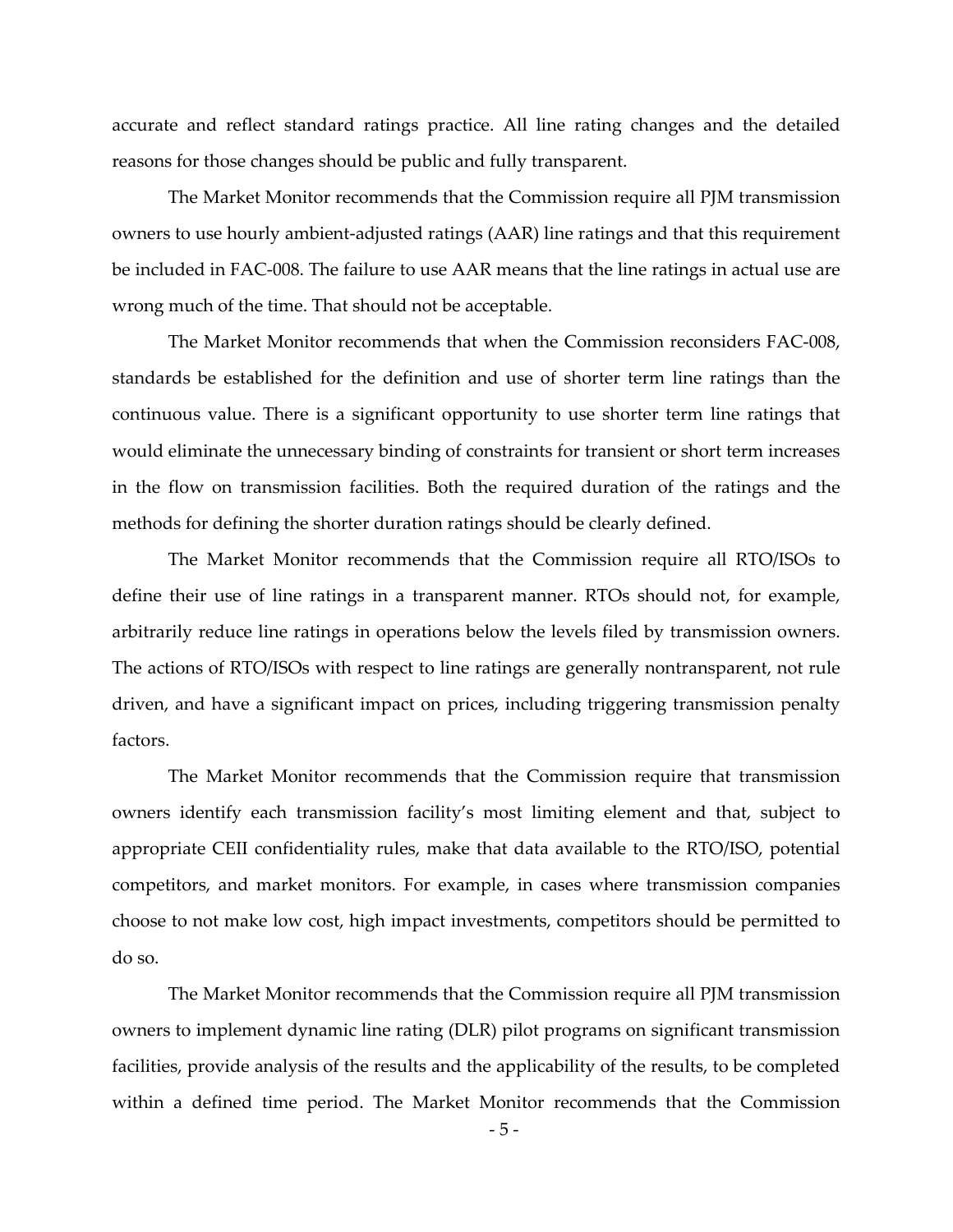consider a requirement to implement at least some DLR in the near future. The Market Monitor recommends that the Commission open the provision of DLRs to competition with the result that the lowest cost provider would make the investment, subject to revenue caps and performance guarantees. DLRs provide real‐time information about the actual status of individual transmission facilities. A smarter grid requires more information. DLRs are a source of such information that could contribute to the efficient operation of the grid.

If existing transmission companies are not willing to add DLR devices, it is not appropriate to further increase the regulated rate of return on these or other assets. The incentives to existing transmission owners should not be designed to overcome the large disincentives created by the current cost of service regulatory paradigm applied to transmission companies. There are potential competitors who would be willing to invest in DLRs and that first small step towards a market paradigm, of allowing competitors to install and receive compensation for DLRs subject to appropriate rules to ensure competition, should be taken in the near future.

The Market Monitor believes that the role of market monitors in RTOs and ISOs in monitoring issues related to transmission competition, including line ratings and the implementation of new technologies to improve the efficiency of the transmission system, and access to all data, is part of existing market monitoring responsibilities.